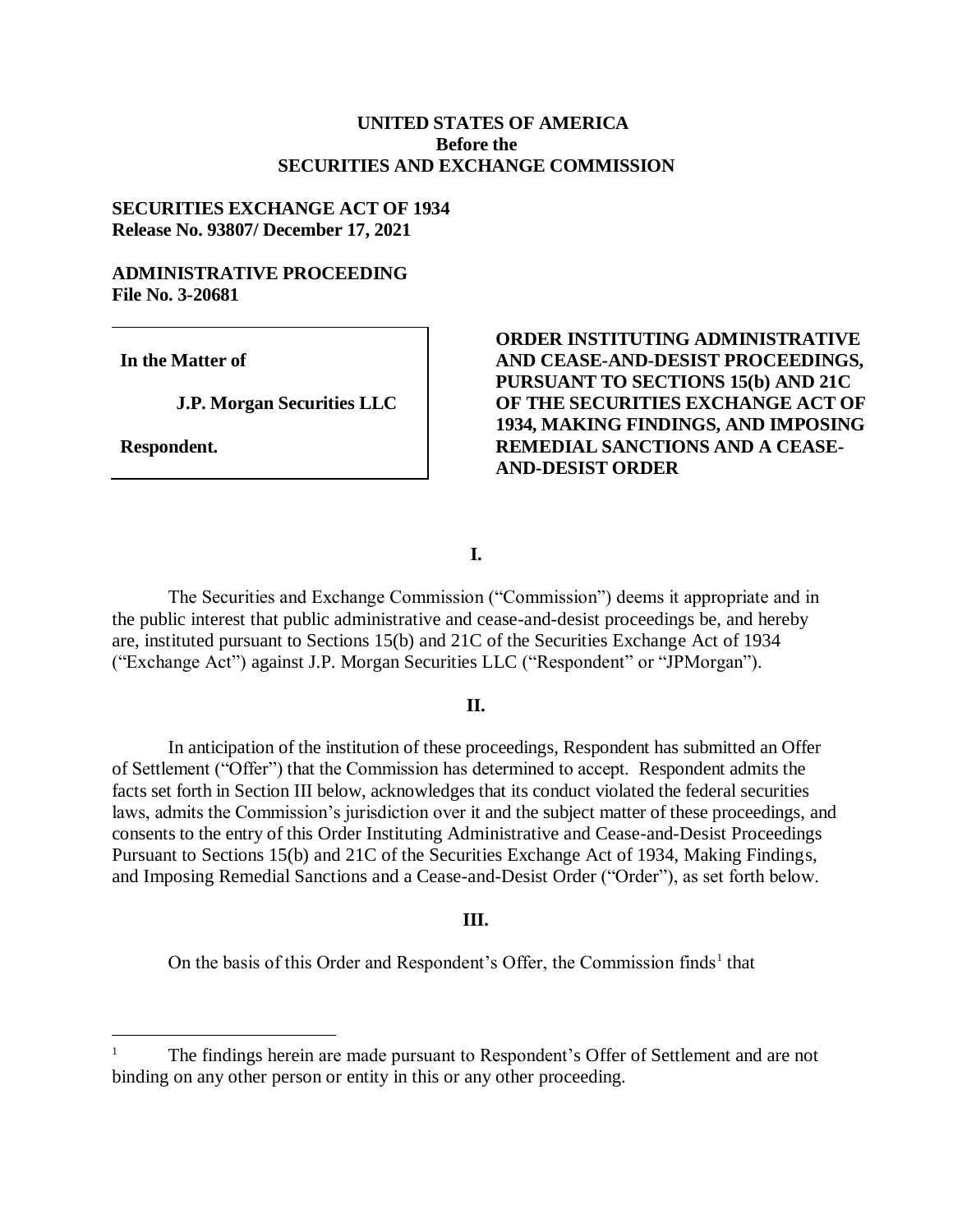## **Summary**

1. The federal securities laws impose recordkeeping requirements on broker-dealers to ensure that they responsibly discharge their crucial role in our markets. The Commission has long said that compliance with these requirements is essential to investor protection and the Commission's efforts to further its mandate of protecting investors, maintaining fair, orderly, and efficient markets, and facilitating capital formation.

2. These proceedings arise out of the widespread and longstanding failure of JPMorgan employees throughout the firm, including those at senior levels, to adhere to certain of these essential requirements. These employees communicated both internally and externally via personal text messages, WhatsApp messages, and emails on their personal devices.

3. These written communications were sent and received by JPMorgan employees and included messages related to the securities business of the broker-dealer operated by JPMorgan. None of these written communications was maintained and preserved by JPMorgan, and some were not able to be furnished promptly to a Commission representative when requested. As a result, JPMorgan violated Section 17(a) of the Exchange Act and Rules 17a- $4(b)(4)$  and  $17a-4(j)$  thereunder.

4. JPMorgan's widespread failure to implement its policies and procedures which forbid such communications led to its failure to reasonably supervise its employees within the meaning of Section 15(b)(4)(E) of the Exchange Act.

5. From at least January 2018 through at least November 2020, JPMorgan employees often communicated about securities business matters on their personal devices, using text messaging applications (including WhatsApp) and personal email accounts. None of these records was preserved by the firm. The failure was firm-wide, and involved employees at all levels of authority.

6. Moreover, this widespread practice was not hidden within the firm. To the contrary, supervisors  $-i.e.,$  the very people responsible for supervising employees to prevent this misconduct – routinely communicated using their personal devices. In fact, dozens of managing directors across the firm and senior supervisors responsible for implementing JPMorgan's policies and procedures, and for overseeing employees' compliance with those policies and procedures, themselves failed to comply with firm policies by communicating using non-firm approved methods on their personal devices about the firm's securities business.

7. JPMorgan received and responded to Commission subpoenas for documents and records requests in numerous Commission investigations during the time period that it failed to maintain required securities records relating to the business. In responding to these subpoenas and requests, JPMorgan frequently did not search for records contained on the personal devices of JPMorgan employees relevant to those inquiries. JPMorgan's recordkeeping failures impacted the Commission's ability to carry out its regulatory functions and investigate potential violations of the federal securities laws across these investigations; the Commission was often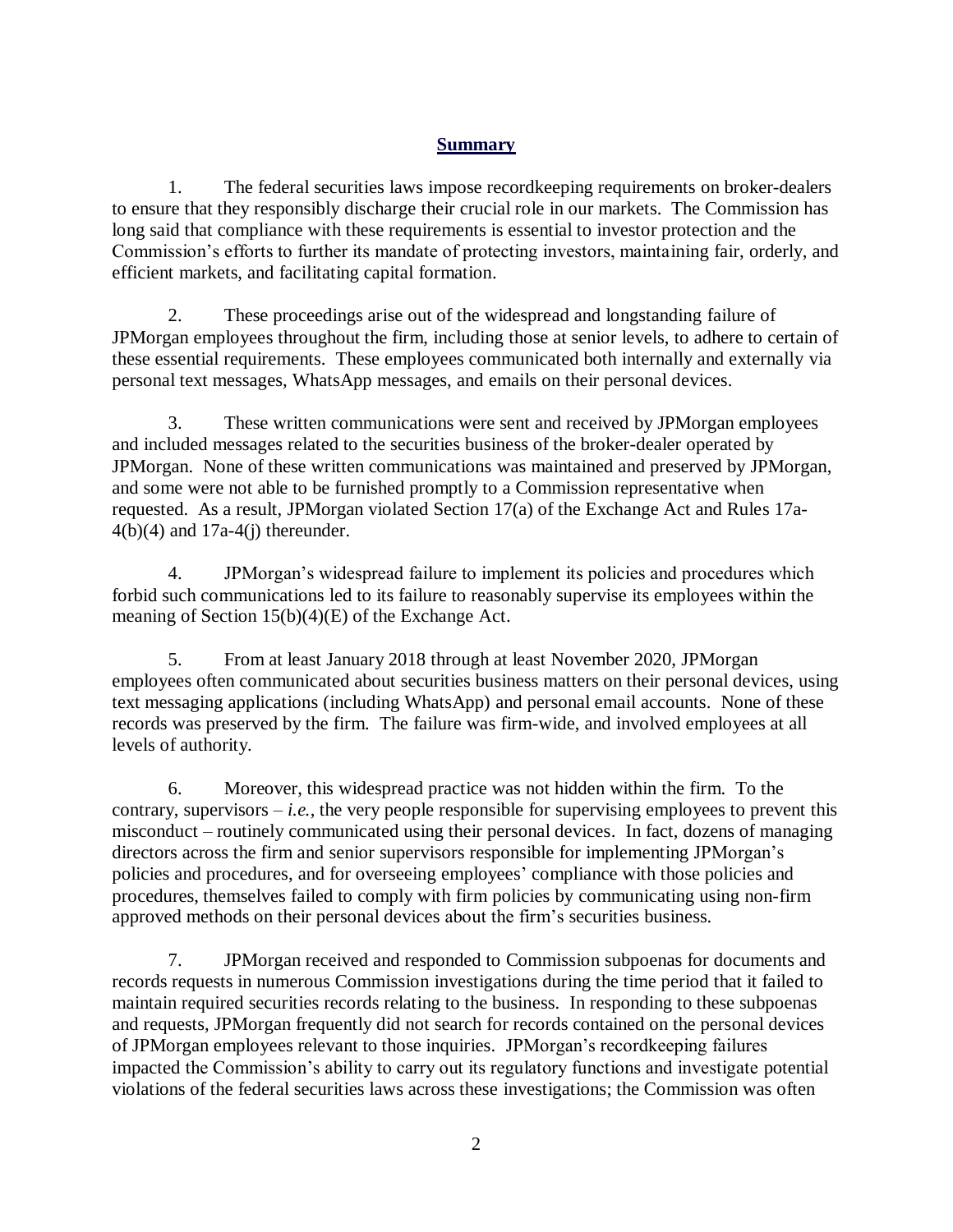deprived of timely access to evidence and potential sources of information for extended periods of time and, in some instances, permanently.

8. Commission staff brought the failure to produce text messages in an ongoing matter to JPMorgan's attention, and JPMorgan identified other recordkeeping failures that it subsequently reported to the staff. JPMorgan now has engaged in a review of certain recordkeeping failures and begun a program of remediation. As set forth in the Undertakings below, JPMorgan will retain a compliance consultant to review and assess the firm's remedial steps relating to JPMorgan's recordkeeping practices, policies and procedures, related supervisory practices and employment actions.

## **Respondent**

9. Respondent is a Delaware limited liability company with its principal office in New York, New York and is registered with the Commission as a broker-dealer and as an investment adviser. It is a wholly owned subsidiary of JPMorgan Chase & Co., a global financial services firm incorporated in Delaware and headquartered in New York, New York.

## **Recordkeeping Requirements under the Exchange Act**

10. Section 17(a)(1) of the Exchange Act authorizes the Commission to issue rules requiring broker-dealers to make and keep for prescribed periods, and furnish copies of, such records as necessary or appropriate in the public interest, for the protection of investors or otherwise in furtherance of the purposes of the Exchange Act.

11. The Commission adopted Rule 17a-4 pursuant to this authority. Rule 17a-4 specifies the manner and length of time that the records created in accordance with other Commission rules, and certain other records produced by broker-dealers, must be maintained and produced promptly to Commission representatives. The rules adopted under Section 17(a)(1) of the Exchange Act, including Rule 17a-4(b)(4), require broker-dealers to create, and preserve in an easily accessible place, originals of all communications received and copies of all communications sent relating to the firm's business as such. Rule 17a-4(j) requires that any such records required to be preserved must be furnished promptly to a Commission representative upon request. These rules impose minimum recordkeeping requirements that are based on standards a prudent broker-dealer should follow in the normal course of business.

12. The Commission previously has stated that these and other recordkeeping requirements "are an integral part of the investor protection function of the Commission, and other securities regulators, in that the preserved records are the primary means of monitoring compliance with applicable securities laws, including antifraud provisions and financial responsibility standards." Commission Guidance to Broker-Dealers on the Use of Electronic Storage Media under the Electronic Signatures in Global and National Commerce Act of 2000 with Respect to Rule 17a-4(f), 17 C.F.R. Part 241, Exchange Act Rel. No. 44238 (May 1, 2001).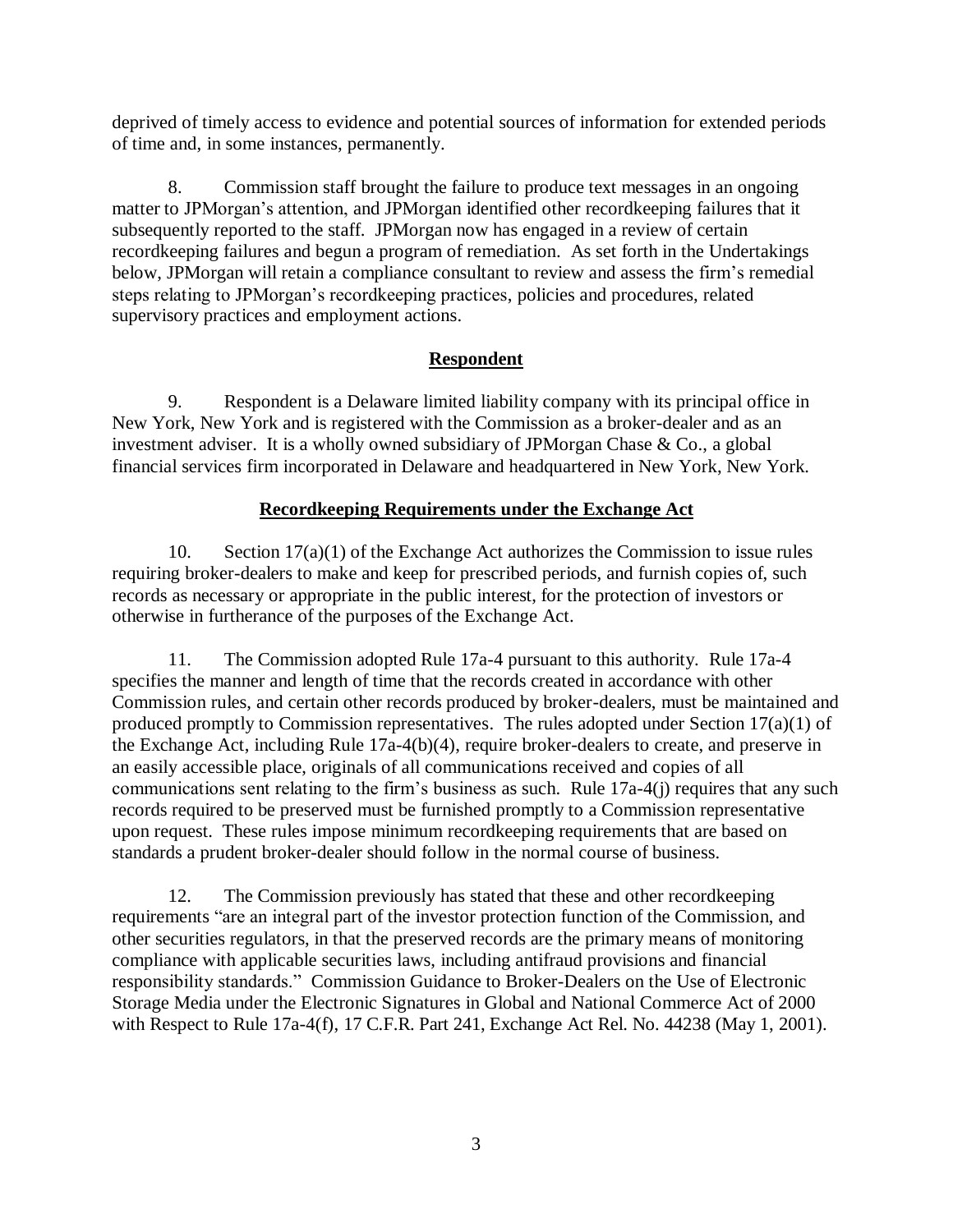## **JPMorgan's Policies and Procedures**

13. JPMorgan maintained certain policies and procedures designed to ensure the retention of business-related records, including electronic communications, in compliance with the relevant recordkeeping provisions.

14. JPMorgan employees were advised that the use of unapproved electronic communications methods, including on their personal devices, was not permitted, and they should not use personal email, chats or text applications for business purposes, or forward workrelated communications to their personal devices.

15. WhatsApp was identified by name as a prohibited communications method for business-related communications.

16. Messages sent through JPMorgan-approved communications methods were monitored, subject to review, and, when appropriate, archived. Messages sent through unapproved communications methods, such as WhatsApp and those sent from unapproved applications on personal devices, were not monitored, subject to review or archived.

17. Supervisory policies tasked supervisors with ensuring that employees completed training in the firm's communications policies and adhered to JPMorgan's books and recordkeeping requirements. Supervisory policies noted that screening and review of electronic communications were delegated to the compliance department's e-surveillance group. JPMorgan had procedures for all employees, including supervisors, requiring annual selfattestation of compliance.

18. JPMorgan, however, failed to implement a system of follow-up and review to determine that supervisors' responsibility to supervise was being reasonably exercised so that the supervisors could prevent and detect employees' violations of the books and records requirements. While permitting employees to use approved communications methods, including on personal phones, for business communications, JPMorgan failed to implement sufficient monitoring to assure that its recordkeeping and communications policies were being followed. Even after the firm became aware of significant violations, the widespread recordkeeping failures and supervisory lapses continued with a significant number of JPMorgan employees failing to follow basic recordkeeping requirements.

## **JPMorgan's Recordkeeping Failures Across Its Business**

19. JPMorgan failed to preserve records in accordance with Exchange Act requirements and its own policies and procedures. The failures were widespread across its securities business and included improper preservation of WhatsApp messages, text messages, and emails.

20. For example, an executive director and co-supervisor of the high grade credit trading desk launched a WhatsApp group chat entitled "Portfolio Trading/auto ex" on April 24, 2019, and invited the other nineteen members of the trading desk to join.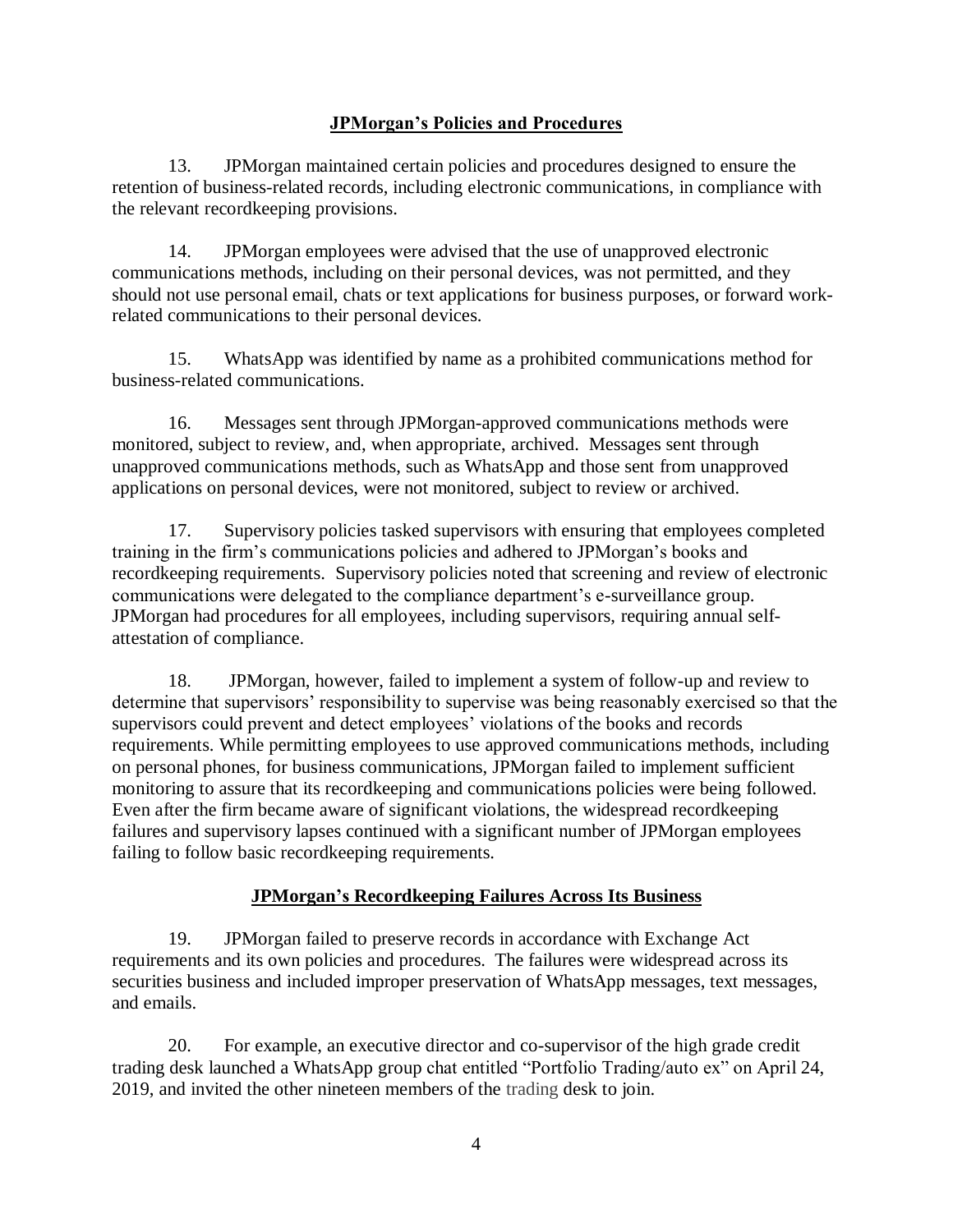21. From April 24 through December 16, 2019, at least 1,100 messages were sent among the chat group. Nearly all of the chat messages concerned the firm's securities business, including investment strategy; discussions of client meetings; and communications about market color, analysis, activity trends or events.

22. In addition, from at least November 2019 through November 2020, an executive director who worked on the capital markets desk at JPMorgan texted with more than a hundred JPMorgan colleagues in various areas of the broker-dealer including the investment bank, and with dozens of managing directors and heads of several business lines.

23. The executive director also texted with dozens of JPMorgan's customers, clients, third-party advisers, and market participants.

24. In all, this executive director texted more than 2,400 times in the one-year period. His texts discussed various aspects of the high yield and leveraged loan capital markets business at JPMorgan, including the terms of the transactions JPMorgan was negotiating for its customers, and the timing and status of these transactions.

25. Further, in connection with work performed on behalf of an investment banking client between at least January 2018 and November 2019, JPMorgan employees, including desk heads, managing directors, and other senior executives sent and received more than 21,000 securities business-related text and email messages using unapproved communications methods on their personal devices. These messages were not preserved by JPMorgan.

26. The messages reflect extensive discussion between and among senior-level JPMorgan executives and employees, customers, clients, third-party advisers, and other market participants about debt and equity underwriting issues.

# **Commission Staff Learns of JPMorgan's Text Messages from Third Parties**

27. JPMorgan did not promptly produce business communications sent or received using unapproved communications methods to the staff in the course of Commission investigations. As a result, Commission staff, in one or more instances, only learned of such evidence and sources of information through others.

28. For example, during the course of an investigation of JPMorgan's role as an underwriter, Commission staff obtained communications from third parties that reflected numerous text messages with JPMorgan employees.

29. Although such communications between JPMorgan and third parties were records relating to the business responsive to Commission subpoenas issued to JPMorgan, JPMorgan had not produced these text messages because they were held on personal devices and sent or received through unapproved communications methods.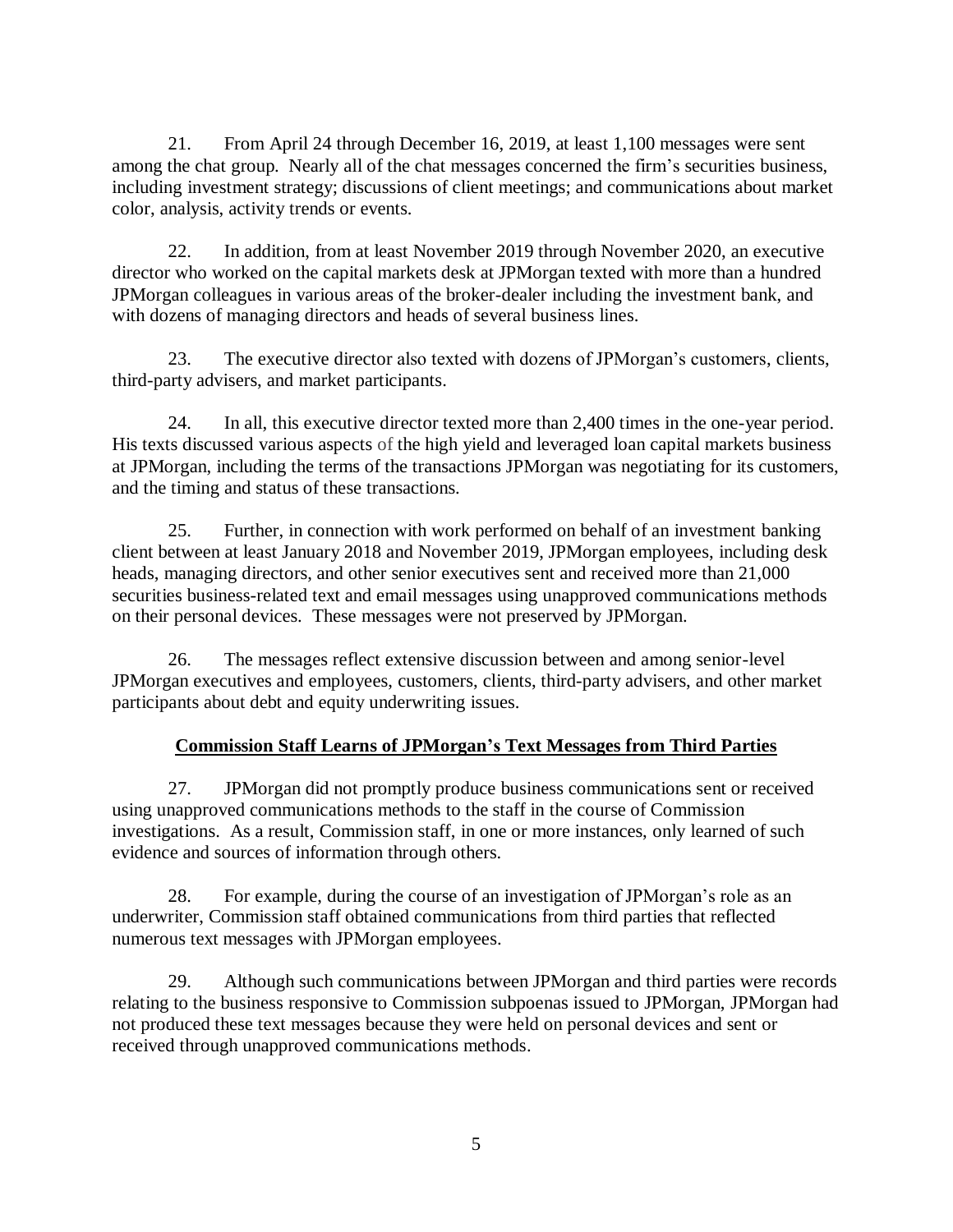30. When questioned by Commission staff, counsel to JPMorgan confirmed that the firm had not collected or produced any text messages sent or received through unapproved communications methods on personal devices. Approximately one year after receipt of the initial subpoena, and three months after the Commission staff alerted JPMorgan to the issue, JPMorgan began to produce such text messages and continued to do so for months thereafter. The text messages were responsive to the staff's initial subpoena.

31. Later, JPMorgan informed the staff that certain text messages received or sent through unapproved communications methods on the personal devices of relevant individuals had been deleted and were unrecoverable. The deleted and unrecoverable text messages included messages from the relevant timeframe and messages between multiple potentially relevant custodians.

## **JPMorgan's Failure to Preserve Required Records Compromised and Delayed Commission Matters**

32. In none of the examples above did JPMorgan preserve the security business communications created by the text message, WhatsApp chat, or email communications in accordance with the requirements under the federal securities laws. This failure compromised and delayed Commission investigations.

33. Some of the text messages at issue were highly relevant to the Commission staff's investigations. Further, JPMorgan is unable to account for when and which text messages were deleted.

34. By failing to search for, and produce, relevant text messages sent or received through unapproved communications methods and located on the personal devices of its employees, JPMorgan deprived the Commission of potential sources of evidence in various investigations, in addition to the ones described herein. Moreover, in the above matters, the Commission expended significant additional resources to investigate JPMorgan's production failures which also delayed those investigations.

# **JPMorgan's Violations and Failure to Supervise**

35. As a result of the conduct described above, JPMorgan willfully<sup>2</sup> violated Section 17(a) of the Exchange Act and Rules 17a-4(b)(4) and 17a-4(j) thereunder, which require brokerdealers to preserve for at least three years originals of all communications received and copies of all communications sent relating to its business as such, and furnish such records promptly to a Commission representative upon such representative's request.

 $\overline{a}$ 

<sup>2</sup> "Willfully," for purposes of imposing relief under Section 15(b) of the Exchange Act " means no more than that the person charged with the duty knows what he is doing." *Wonsover v. SEC*, 205 F.3d 408, 414 (D.C. Cir 2000) (quoting *Hughes v. SEC*, 174 F.2d 969, 977 (D.C. Cir. 1949)).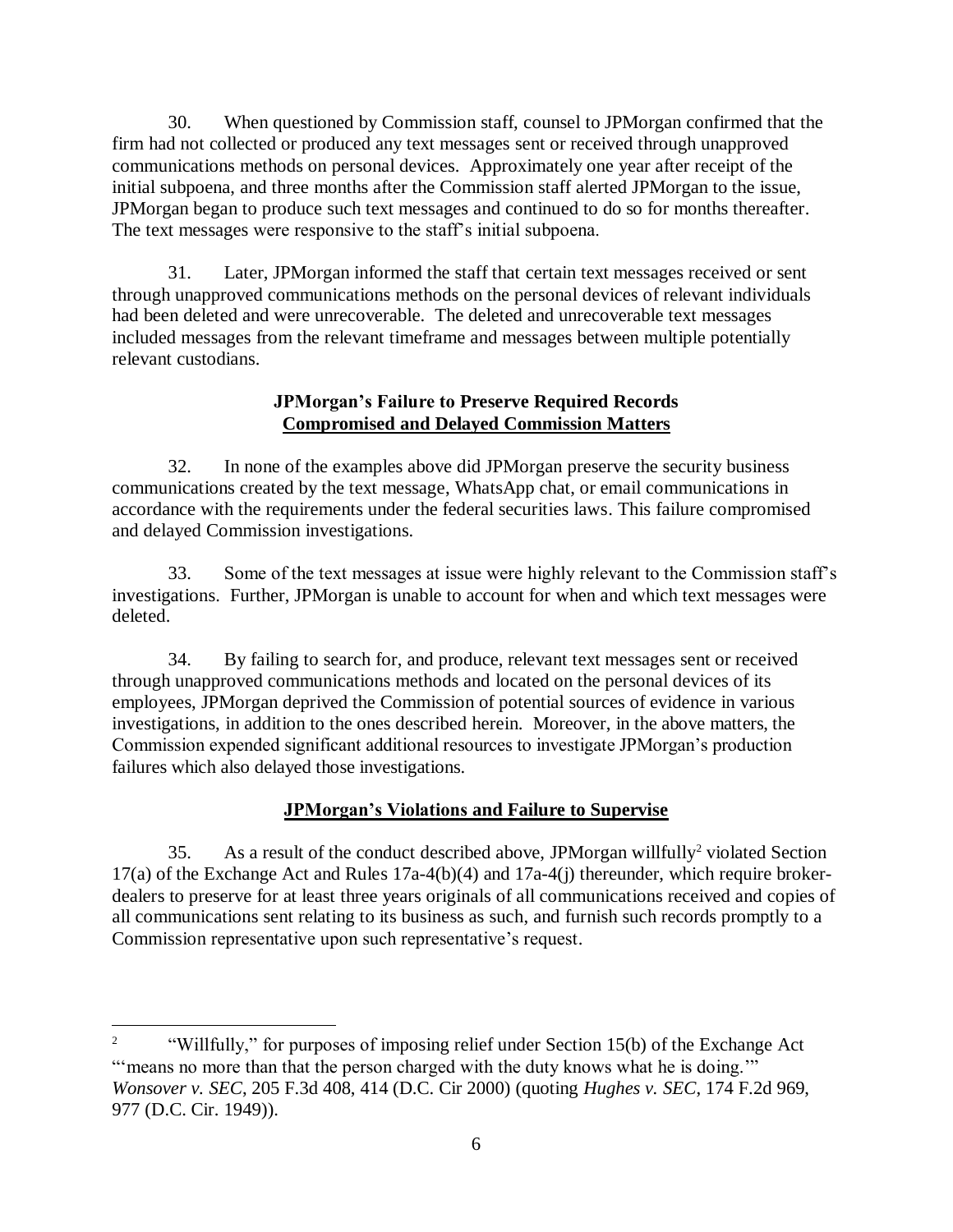36. As a result of the conduct described above, JPMorgan failed reasonably to supervise its employees with a view to preventing or detecting certain of its employees' aiding and abetting violations of the federal securities laws, within the meaning of Section  $15(b)(4)(E)$ of the Exchange Act.

#### **JPMorgan's Remedial Efforts**

37. In determining to accept the Offer, the Commission considered remedial acts promptly undertaken by JPMorgan and cooperation afforded the Commission staff*.*

#### **Undertakings**

38. Prior to this action, JPMorgan enhanced its policies and procedures, and increased training concerning the use of approved communications methods, including on personal devices, and began implementing significant changes to the technology available to employees. As part of the remedial measures already in progress, and given the nature and the scope of the Commission's claims, JPMorgan has agreed to the following undertakings.

#### 39. Compliance Consultant.

a. JPMorgan shall retain, within thirty (30) days of the entry of this Order, the services of a compliance consultant ("Compliance Consultant") that is not unacceptable to the Commission staff. Prior to the entry of this Order, the Audit Committee of the Board of Directors of JPMorgan Chase & Co. retained the services of a consultant to address the issues described in this Order. The Compliance Consultant may be the same consultant previously engaged by the Audit Committee. The Compliance Consultant's compensation and expenses shall be borne exclusively by JPMorgan.

b. The Audit Committee of the Board of Directors of JPMorgan Chase & Co. will oversee the work of the Compliance Consultant.

c. JPMorgan shall provide to the Commission staff, within sixty (60) days of the entry of this Order, a copy of the engagement letter detailing the Compliance Consultant's responsibilities, which shall include a comprehensive compliance review as described below. JPMorgan shall require that, within ninety (90) days of the date of the engagement letter, the Compliance Consultant conduct:

i. A comprehensive review of JPMorgan's supervisory, compliance, and other policies and procedures designed to ensure that JPMorgan's electronic communications, including those found on personal electronic devices, including without limitation, cellular phones ("Personal Devices"), are preserved in accordance with the requirements of the federal securities laws.

ii. A comprehensive review of training conducted by JPMorgan to ensure personnel are complying with the requirements regarding the preservation of electronic communications, including those found on Personal Devices, in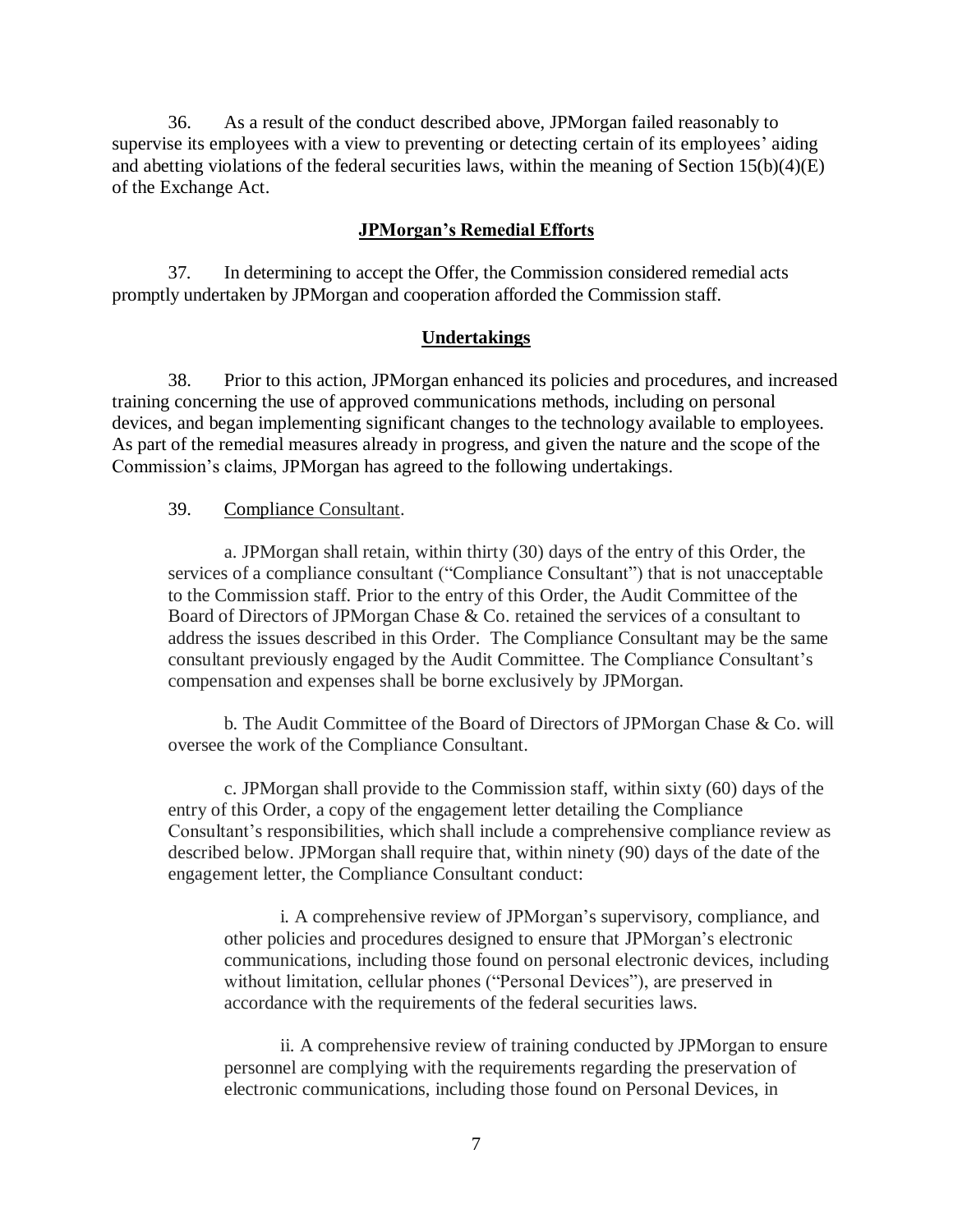accordance with the requirements of the federal securities laws, including by ensuring that JPMorgan personnel certify in writing on a quarterly basis that they are complying with preservation requirements.

iii. An assessment of the surveillance program measures implemented by JPMorgan to ensure compliance, on an ongoing basis, with the requirements found in the federal securities laws to preserve electronic communications, including those found on Personal Devices.

iv. An assessment of the technological solutions that JPMorgan has begun implementing to meet the record retention requirements of the federal securities laws, including an assessment of the likelihood that JPMorgan personnel will use the technological solutions going forward and a review of the measures employed by JPMorgan to track employee usage of new technological solutions.

v. An assessment of the measures used by the firm to prevent the use of unauthorized communications methods for business communications by employees. This assessment should include, but not be limited to, a review of the firm's policies and procedures to ascertain if they provide for any significant technology and/or behavioral restrictions that help prevent the risk of the use of unapproved communications methods on Personal Devices (e.g., trading floor restrictions).

vi. A review of JPMorgan's electronic communications surveillance routines to ensure that electronic communications through approved communications methods found on Personal Devices are incorporated into JPMorgan's overall communications surveillance program.

vii. A comprehensive review of the framework adopted by JPMorgan to address instances of non-compliance by JPMorgan employees with JPMorgan's policies and procedures concerning the use of Personal Devices to communicate about JPMorgan business in the past. This review shall include a survey of how JPMorgan determined which employees failed to comply with JPMorgan policies and procedures, the corrective action carried out, an evaluation of who violated policies and why, what penalties were imposed, and whether penalties were handed out consistently across business lines and seniority levels.

d. JPMorgan shall require that, within forty-five (45) days after completion of the review set forth in sub-paragraphs c.i. through c.vii. above, the Compliance Consultant shall submit a detailed written report of its findings to JPMorgan and to the Commission staff (the "Report"). JPMorgan shall require that the Report include a description of the review performed, the names of the individuals who performed the review, the conclusions reached, the Compliance Consultant's recommendations for changes in or improvements to JPMorgan's policies and procedures, and a summary of the plan for implementing the recommended changes in or improvements to JPMorgan's policies and procedures.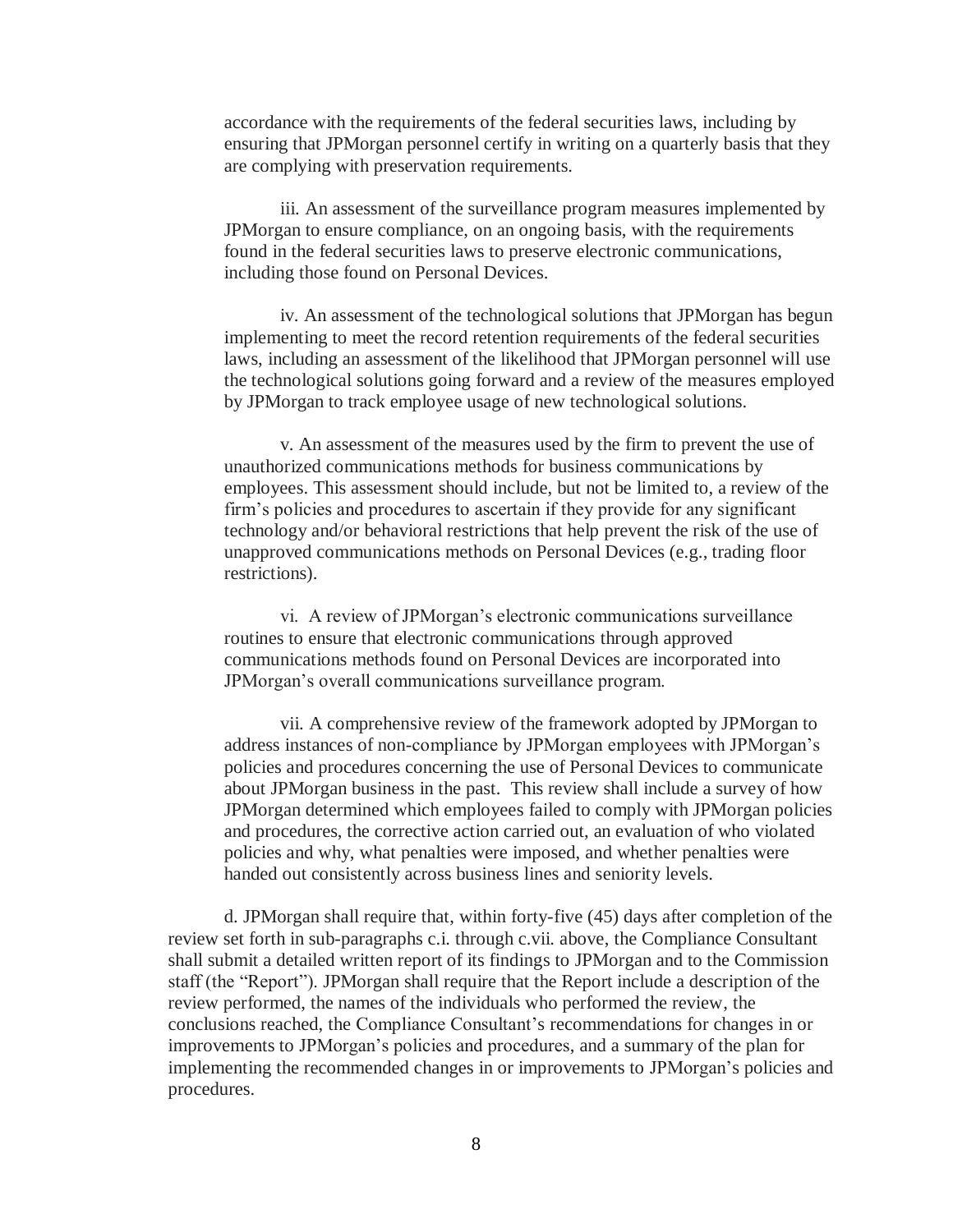e. JPMorgan shall adopt all recommendations contained in the Report within ninety (90) days of the date of the Report; provided, however, that within forty-five (45) days after the date of Report, JPMorgan shall advise the Audit Committee and the Compliance Consultant and the Commission staff in writing of any recommendations that JPMorgan considers to be unduly burdensome, impractical, or inappropriate. With respect to any recommendation that JPMorgan considers unduly burdensome, impractical, or inappropriate, JPMorgan need not adopt such recommendation at that time, but shall propose in writing an alternative policy, procedure, or disclosure designed to achieve the same objective or purpose.

f. As to any recommendation concerning JPMorgan's policies or procedures on which JPMorgan and the Compliance Consultant do not agree, JPMorgan and the Compliance Consultant shall attempt in good faith to reach an agreement within sixty (60) days after the date of the Report. Within fifteen (15) days after the conclusion of the discussion and evaluation by JPMorgan and the Compliance Consultant, JPMorgan shall require that the Compliance Consultant inform JPMorgan and the Commission staff in writing of the Compliance Consultant's final determination concerning any recommendation that JPMorgan considers to be unduly burdensome, impractical, or inappropriate. JPMorgan shall abide by the determinations of the Compliance Consultant and, within sixty (60) days after final agreement between JPMorgan and the Compliance Consultant or final determination by the Compliance Consultant, whichever occurs first, JPMorgan shall adopt and implement all of the recommendations that the Compliance Consultant deems appropriate.

g. JPMorgan shall cooperate fully with the Compliance Consultant and shall provide the Compliance Consultant with access to such of JPMorgan's files, books, records, and personnel as are reasonably requested by the Compliance Consultant for review.

h. To ensure the independence of the Compliance Consultant, JPMorgan: (1) shall not have the authority to terminate the Compliance Consultant or substitute another independent compliance consultant for the initial Compliance Consultant, without the prior written approval of the Commission staff; and (2) shall compensate the Compliance Consultant and persons engaged to assist the Compliance Consultant for services rendered under this Order at their reasonable and customary rates.

i. JPMorgan shall require the Compliance Consultant to enter into an agreement that provides that for the period of engagement and for a period of two years from completion of the engagement, the Compliance Consultant shall not enter into any employment, consultant, attorney-client, auditing, or other professional relationship with JPMorgan, or any of its present or former affiliates, directors, officers, employees, or agents acting in their capacity. The agreement shall also provide that the Compliance Consultant will require that any firm with which he/she is affiliated or of which he/she is a member, and any person engaged to assist the Compliance Consultant in performance of his/her duties under this Order shall not, without prior written consent of the Commission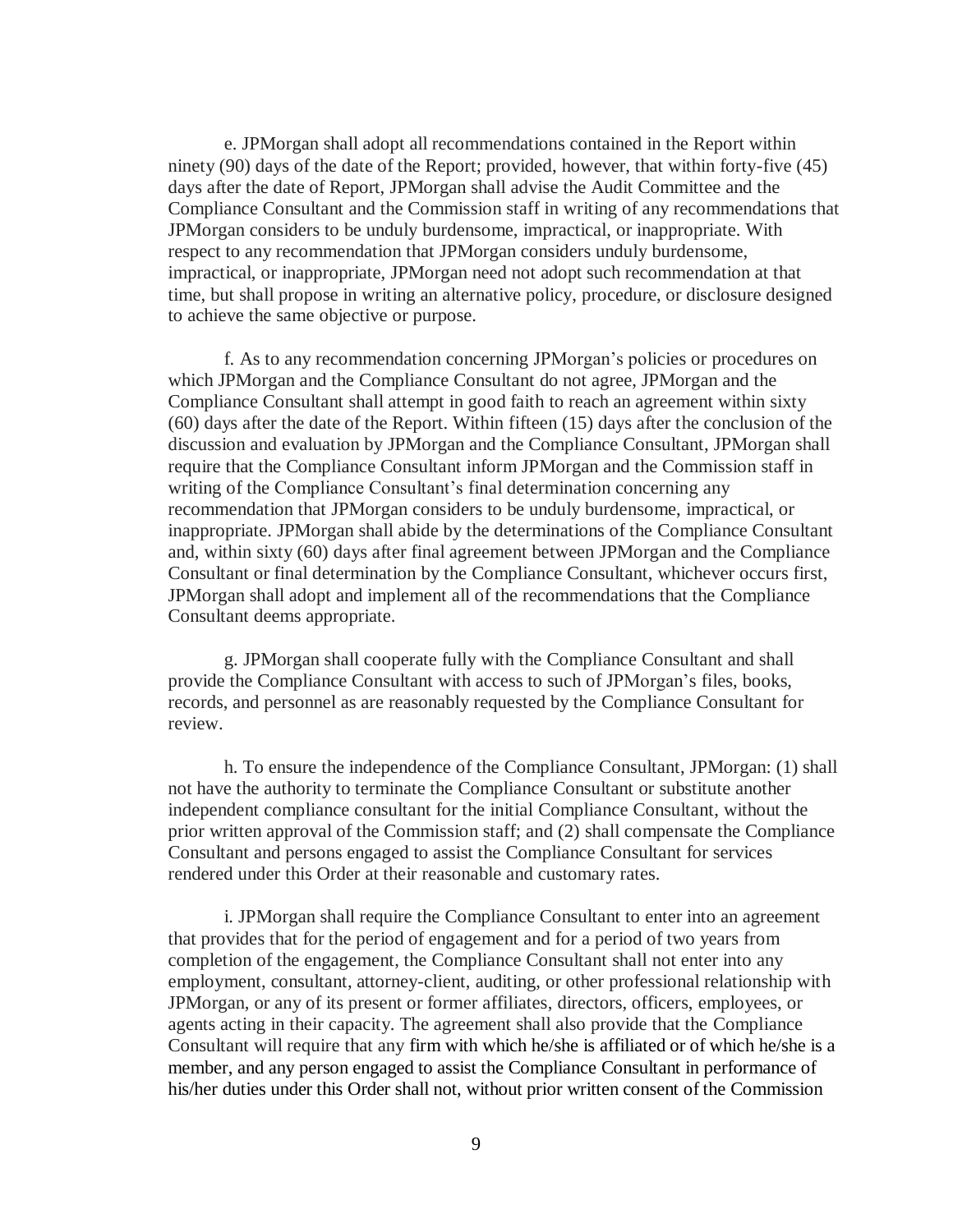staff, enter into any employment, consultant, attorney-client, auditing or other professional relationship with JPMorgan, or any of its present or former affiliates, directors, officers, employees, or agents acting in their capacity as such for the period of the engagement and for a period of two years after the engagement.

j. The Report and related written communications of the Compliance Consultant will likely include confidential financial, proprietary, competitive business or commercial information. Public disclosure of the reports could discourage cooperation, impede pending or potential government investigations or undermine the objectives of the reporting requirement. For these reasons, among others, the reports and the contents thereof are intended to remain and shall remain non-public, except (1) pursuant to court order, (2) as agreed to by the parties in writing, (3) to the extent that the Commission determines in its sole discretion that disclosure would be in furtherance of the Commission's discharge of its duties and responsibilities, or (4) is otherwise required by law.

40. One-Year Evaluation. JPMorgan shall require the Compliance Consultant to assess JPMorgan's program for the preservation, as required under the federal securities laws, of electronic communications, including those found on Personal Devices, commencing one year after submitting the report required by Paragraph 39.d above. JPMorgan shall require this review to evaluate JPMorgan's progress in the areas described in Paragraph 39.c.i-vii above. After this review, JPMorgan shall require the Compliance Consultant to submit a report (the "One Year Report") to JPMorgan and the Commission staff and shall ensure that the One Year Report includes an updated assessment of JPMorgan's policies and procedures with regard to the preservation of electronic communications (including those found on Personal Devices), training, surveillance programs, and technological solutions implemented in the prior year period.

41. Reporting Discipline Imposed. For two years following the entry of this Order, JPMorgan shall notify the Commission staff as follows upon the imposition of any discipline imposed by JPMorgan, including, but not limited to, written warnings, loss of any pay, bonus, or incentive compensation, or the termination of employment, with respect to any employee found to have violated JPMorgan's policies and procedures concerning the preservation of electronic communications, including those found on Personal Devices: at least 48 hours before the filing of a Form U-5, or within ten (10) days of the imposition of other discipline.

42. Internal Audit. In addition to the Compliance Consultant's review and issuance of the One Year Report, JPMorgan will also have its Internal Audit function conduct a separate audit(s) to assess JPMorgan's progress in the areas described in Paragraph 39.c.i-vii above. After completion of this audit(s), JPMorgan shall ensure that Internal Audit submits a report to the Audit Committee of the Board of Directors of JPMorgan Chase & Co and the Commission staff.

43. Cooperation. JPMorgan shall cooperate fully with the Commission in any and all investigations, litigations or other proceedings relating to or arising from the matters described in this Order. JPMorgan shall produce, without service of a notice or subpoena, any and all documents and other materials and information concerning the use and preservation of electronic communications as requested by the Commission, provided that such information is not privileged. JPMorgan shall use its best efforts to cause Respondent's current and former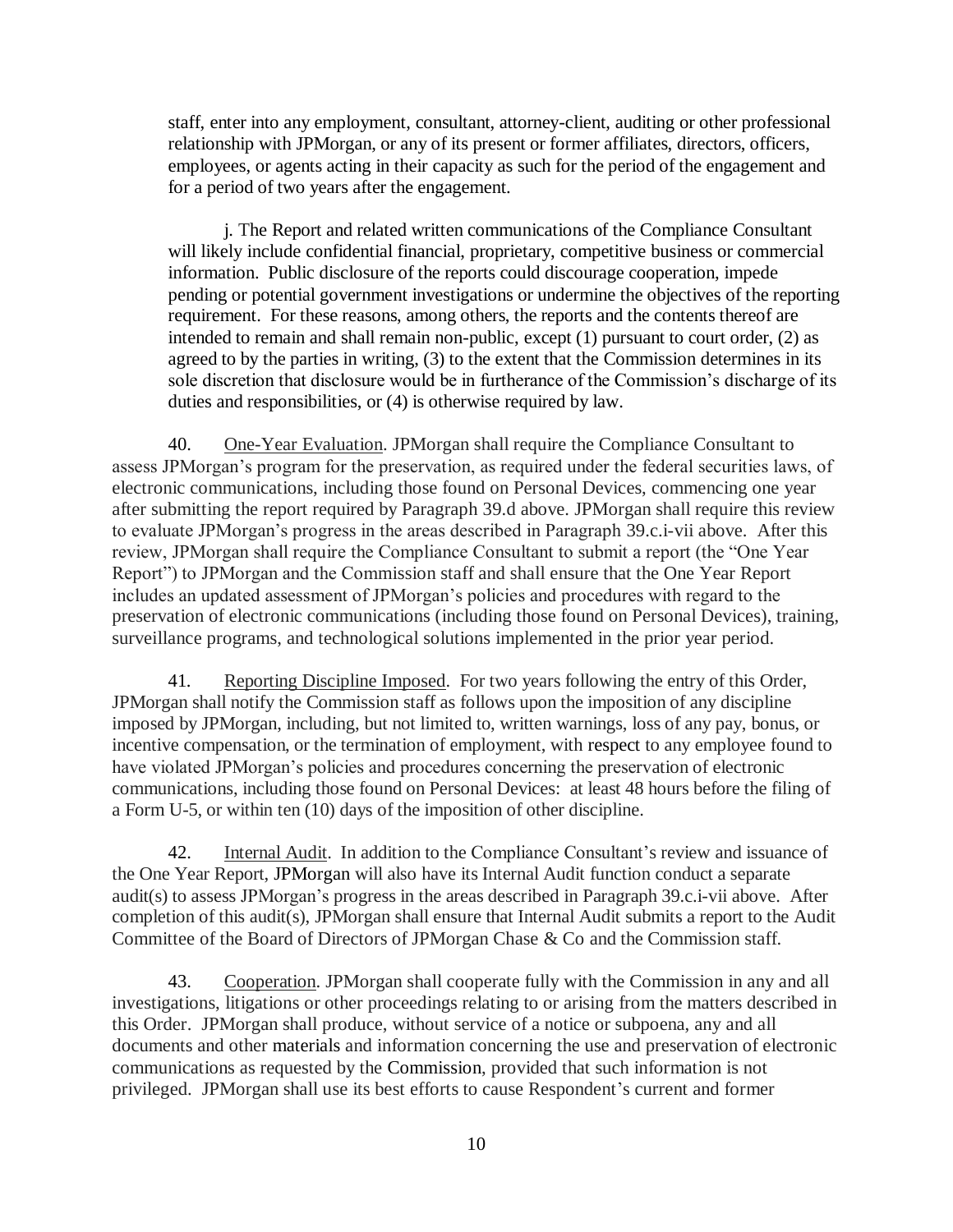employees, officers, and directors to be interviewed by, or to appear and provide testimony to, the Commission staff at such times and places as the staff requests upon reasonable notice.

44. Record keeping. JPM organ shall preserve, for a period of not less than six (6) years from the end of the fiscal year last used, the first two (2) years in an easily accessible place, any record of compliance with these undertakings.

45. Deadlines. For good cause shown, the Commission staff may extend any of the procedural dates relating to the undertakings. Deadlines for procedural dates shall be counted in calendar days, except that if the last day falls on a weekend or federal holiday, the next business day shall be considered to be the last day.

46. In determining whether to accept the Offer, the Commission has considered these undertakings.

## **IV.**

In view of the foregoing, the Commission deems it appropriate and in the public interest to impose the sanctions agreed to in Respondent JPMorgan's Offer.

Accordingly, pursuant to Sections 15(b) and 21C of the Exchange Act, it is hereby ORDERED that:

A. Respondent JPMorgan cease and desist from committing or causing any violations and any future violations of Section 17(a) of the Exchange Act and Rule 17a-4 thereunder.

B. Respondent JPMorgan is censured.

C. Respondent JPMorgan shall, within 14 days of the entry of this Order, pay a civil money penalty in the amount of \$125,000,000 to the Securities and Exchange Commission for transfer to the general fund of the United States Treasury, subject to Exchange Act Section 21F(g)(3). If timely payment is not made, additional interest shall accrue pursuant to 31 U.S.C. § 3717.

Payment must be made in one of the following ways:

- (1) Respondent may transmit payment electronically to the Commission, which will provide detailed ACH transfer/Fedwire instructions upon request;
- (2) Respondent may make direct payment from a bank account via Pay.gov through the SEC website at [http://www.sec.gov/about/offices/ofm.htm;](http://www.sec.gov/about/offices/ofm.htm) or
- (3) Respondent may pay by certified check, bank cashier's check, or United States postal money order, made payable to the Securities and Exchange Commission and hand-delivered or mailed to: